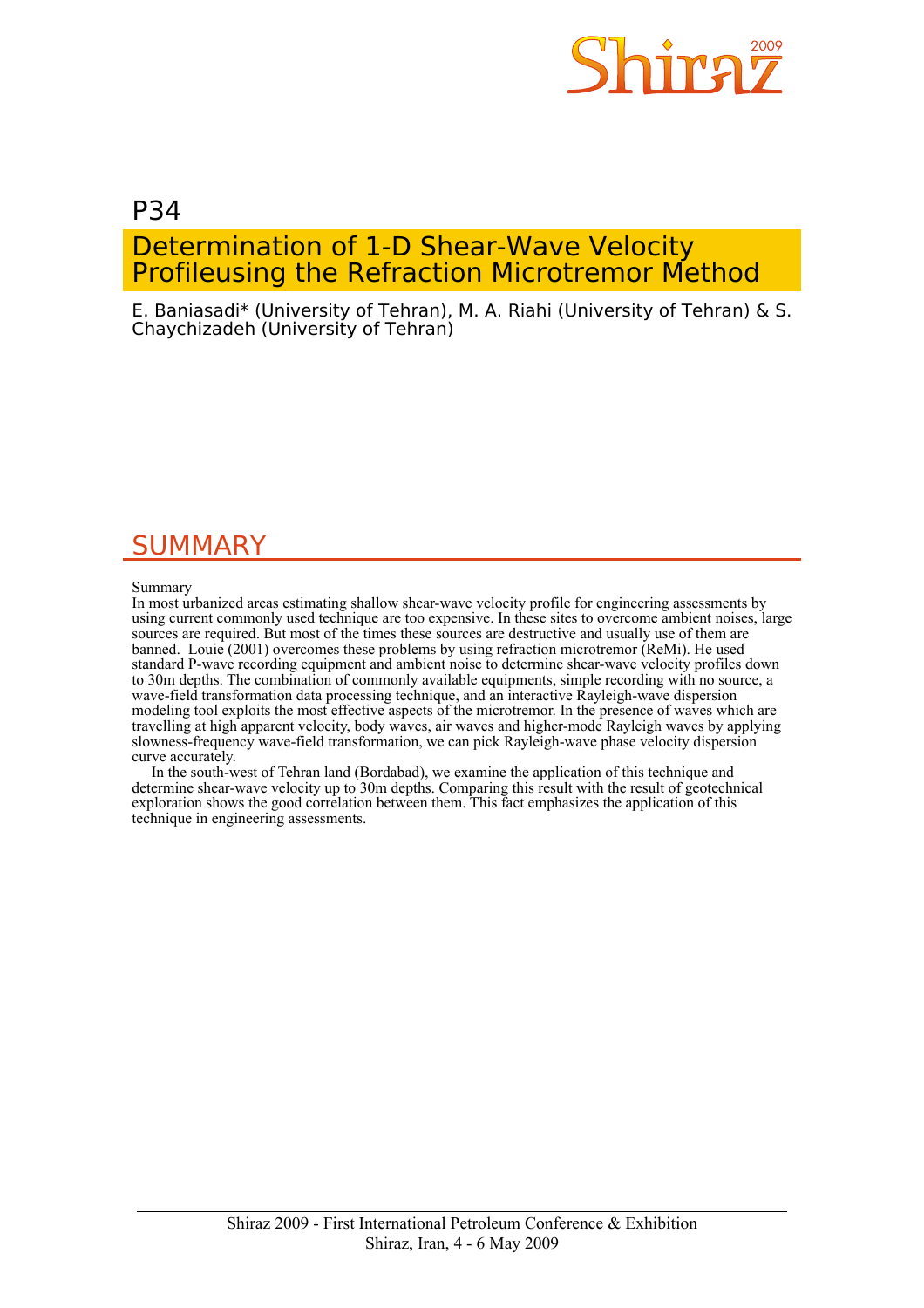

# **Introduction**

The foundation of the refraction microtremor (ReMi) technique is built on two ideas. The first is that common seismic refraction recording equipments can record surface waves at frequencies as low as 2Hz. The second idea is that by using two-dimensional slownessfrequency (p-f) transform on ReMi record the separation of Rayleigh-waves from other seismic events become simpler and the true phase-velocities against apparent velocities are distinguishable.

 ReMi was described by Louie (2001), where it is applied to obtain vertical S-wave profiles down to 100 meters for earthquake seismic site characterization.

The basic theory of this method is the same as spectral analysis of surface waves (SASW) and multichannel analysis of surface waves (MASW). The advantages of ReMi method including the following:

 The same simple equipments, used for refraction survey are used. It does not require any source, traffic and other vehicles provide the data for this method.

# **Background Theory**

The processing steps in ReMi technique are three: Velocity Spectral Analysis, Rayleigh Phase-Velocity Dispersion Picking, and Shear-Wave Velocity Modeling.

# **Velocity Spectral Analysis**

P-tau transformation or slant stack, described by Thorson and Claerbout (1985), is the basic of the velocity spectral analysis. This transformation takes a record section of multiple seismograms, with seismogram amplitudes relative to distance and time (x-t), and converts it to amplitudes relative to the ray parameter p (the inverse of apparent velocity) and an intercept time tau. (Louie, 2001)

One-dimensional Fourier transform in tau direction on each p-tau trace is the next step.

 In p-f analysis the dispersive waves have distinctive slope. Other events such as body waves do not have such slope. The p-f spectral power image helps to identify where such waves have significant energy. Applying the p-f transform to many channels recording, capable us to analyze Rayleigh wave dispersion.

# **Rayleigh Phase-Velocity Dispersion Picking**

In order to normalize the spectra of noise records, we calculate spectral power ratio and add this calculation to McMechan and Yedlin's (1981) analysis.

Phase velocities are picked at the frequencies in which the spectral ratio has a peak. These points clearly locate the dispersion curve. Picks are not made at frequencies without a definite peak in spectral ratio, often below 4Hz and above 14Hz where an identifiable dispersive surface wave does not appear. (Louie, 2001)

 In p-f image the energy appears. The appeared energy is wrapped around by picking along a lowest-velocity envelope in order to put limitation on phase-velocities and inverted velocity profile, too.

 This technique yields the velocities of fundamental-mode in dispersion curve, in spite that it is possible that the higher-modes of Rayleigh waves have phase velocities greater than fundamental-modes. Higher-modes may be as energetic as the fundamental ones, but their dispersion trends on p-f images are separate.

# **Shear-velocity modeling**

Determining shear-wave velocity profile from the p-f image and dispersion curve is a nonlinear inversion modeling using a least square method.

# **Survey design and data acquisition**

The same equipment used for ReMi is also used for seismic refraction to determine one- dimensional S-wave velocity.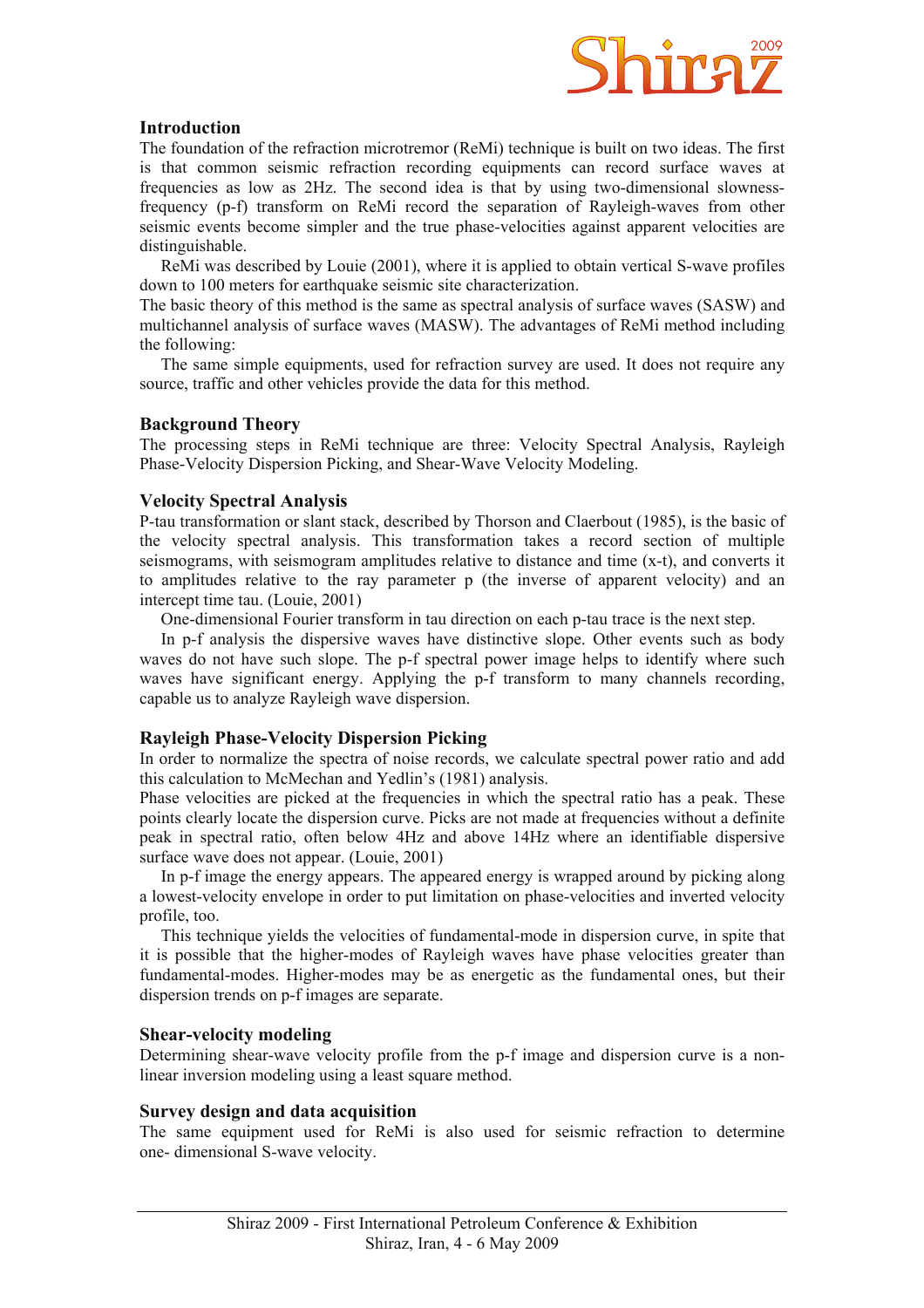

# **Equipment used**

Rucker (2003) suggested a multichannel seismograph capable of storing up to 16,000 samples per channel at sample intervals as long as 1 to 2 milliseconds in SEG2 or SEGY format can be used to collect ReMi data. 4.5 Hz single vertical geophones and recording cable also needed. The high frequency geophones are used for shorter arrays with shallower depth of investigation, and the low frequency geophones are used for longer arrays with greater depth of investigation. The maximum depth of resolution is about one-third to one-half the length of the array (Louie et al. 2002).

# **Recording data**

The ReMi data are acquired by collecting at least 20 background noise recording using a sampling length of 30 seconds each. A 2ms sampling rate is used and all filters are opened (Douglas et al. 2005).

 In this study, microtremor records are recorded near the Bordabad municipality in southwest of Tehran land. The refraction microtremor experiment employed a 46 meter long linear array of 24, 4.5Hz vertical geophones with 2 meter spacing between each geophone. The data were collected with twenty 24 channels seismic profiles that each took 32 seconds long with 2ms sampling rate.

# **Data processing**

The data were processed and modeled using SeisImager/SW (2006). As explained in the background theory section, the first step is to create a velocity spectrum from the noise record (Figure 1).



 *Figure 1 velocity spectrum of noise records.*

This plot was generated using all 20 recording profiles. The surface wave energy is easily identified as the higher amplitude data trending from the bottom left-hand corner (low velocity and high frequency) toward the centre (high velocity and low frequency). The frequency range is to be fixed by two blue lines. It is not precise enough to determine the velocity on upper side of top line and left side of the line below.

In Figure 2 the Rayleigh phase-velocity dispersion curve was shown.

 The one-dimensional shear-wave velocity profile has been presented in Figure 3. This profile reveals a low shear-wave velocity region which corresponding to a thick alluvium deposit.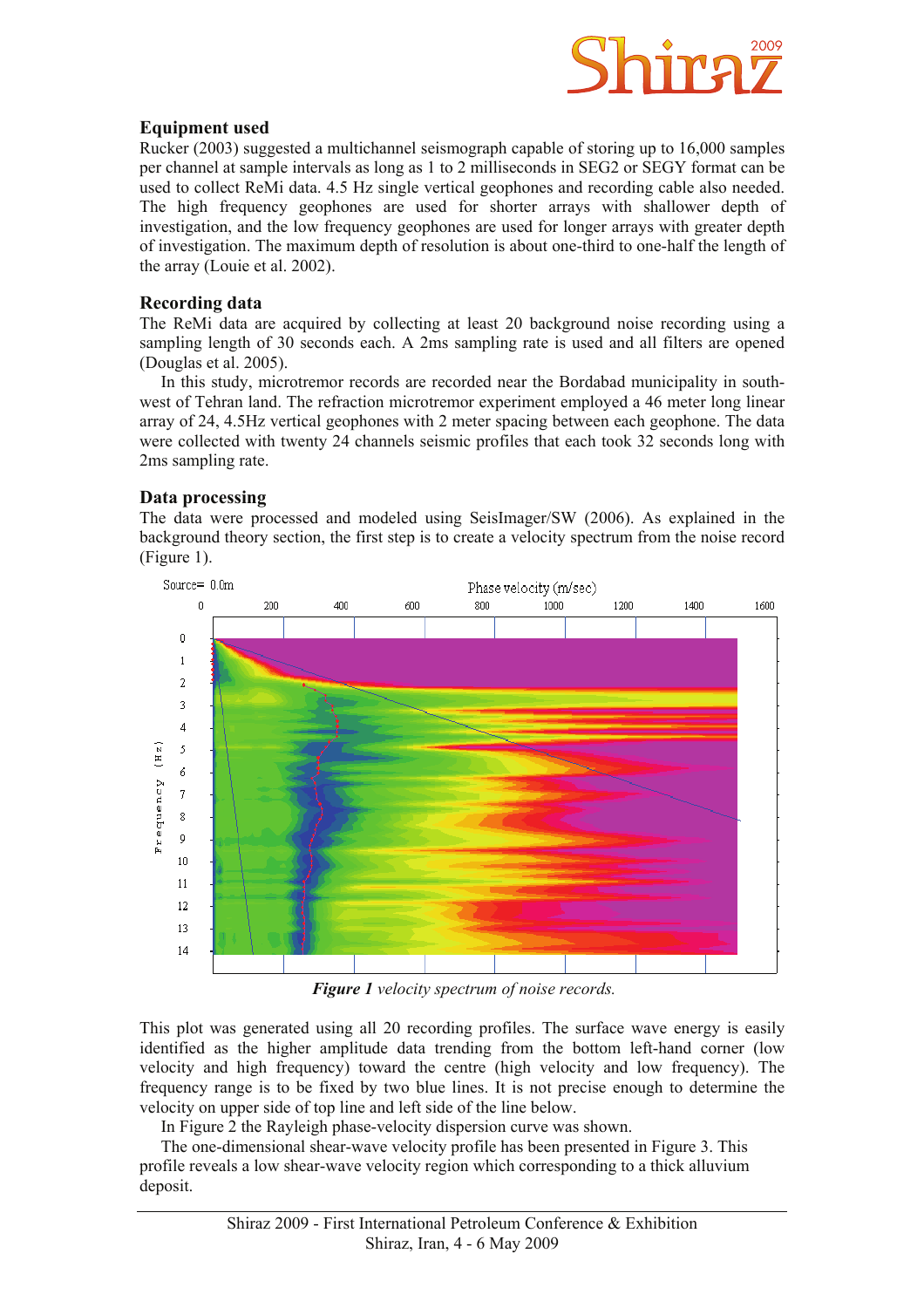

*Figure 2 Rayleigh phase-velocity dispersion curve* 



This result is well-adapted to the result of a geotechnical exploration. The SPT number in

30m long borehole also declare an alluvium low velocity layered up to 30m depth (Table 1).

# **Conclusion**

Determining shear-wave velocity profile by applying microtremor technique is now very fast and inexpensive. This technique is applicable in most urbanized area with busy transportation corridors.

By using this method the problem of providing source, which is less destructive, is solved.

 Another possible application of this technique is, there is not any problem or hesitating in determining the first arrival time of shear-wave in refraction survey.